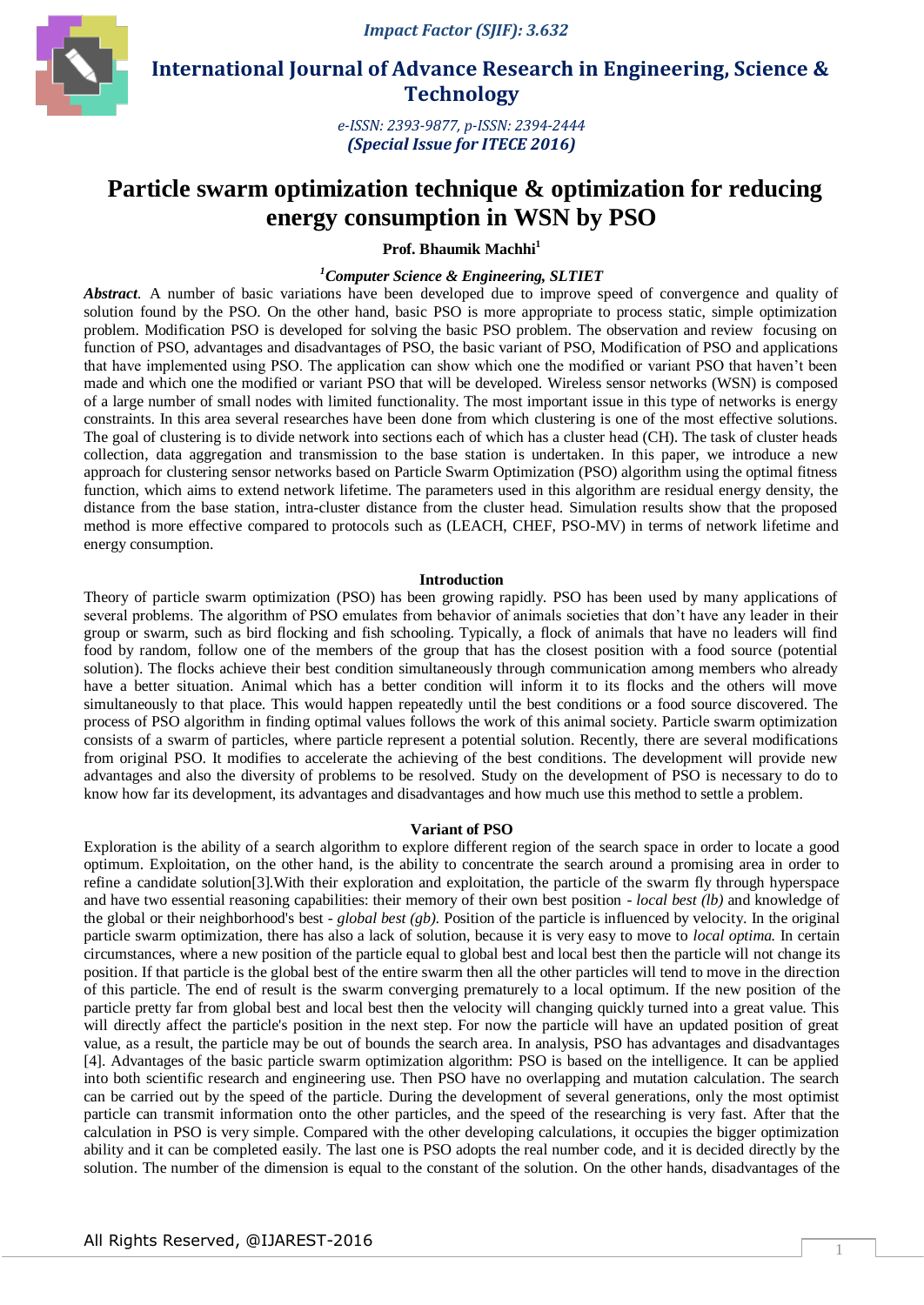basic particle swarm optimization algorithm are the method easily suffers from the partial optimism, which causes the less exact at the regulation of its speed and the direction. Then the method cannot work out the problems of scattering and optimization and the method cannot work out the problems of non-coordinate system, such as the solution to the energy field and the moving rules of the particles in the energy field.

#### **Modification of PSO**

The modification in PSO consists of three categories: extension of field searching space, adjustment the parameters, and hybrid with another technique. The modifications of PSO can enhance its performance.

#### a. Single Solution PSO

A large number of PSO variations can be found to locate single solutions. These PSO implementations were specially developed to obtain single solutions to continuous-valued, unconstrained, static, single-objective, optimization problem, most of these algorithm can also be applied to other problem types.

### b. Niching with PSO

In the EC field, algorithms that locate multiple solutions are refers to as niching algorithm. The process of finding multiple solution or niche is generally referred to as speciation. Niching algorithms model yet another natural process, where large numbers of individuals compete for the use of limited resources on physical environment. Nieces are partitions of an environment while species are partitions of computational optimization, a niece represents one solutions to the problem, while a species refers to the group of individuals (particle in the context of PSO) that convergence on a single niece.

### c. Constraint Optimization using PSO

Constraint reduces the feasible space where in solution to the problem can be found. Optimization algorithms need to ensure that a feasible solution is found. That is the optimization algorithm should find a solution that both optimizes the objective function satisfies all constraints. If it is not possible to satisfy all constrains, the algorithm has to balance the trades off between optimal objective function value and number of constrain violated

#### d. Multi-objective optimization with PSO

Many real world optimization problems require the simultaneous optimization of a number of objectives (multiobjectives). The main objective of MOO algorithms is to find a set of solution which optimally balance the trade-offs among the objective of a MOP. It is different with the basic PSO that return only one solution.

### e. Dynamic Environment With PSO

In dynamic Environments, PSO should be fast to allow quick re-optimization. It is desirable to find a good solution before the next environment change. In original PSO, it is impossible to convergence to an equilibrium state in its first goal to locate the optimum. There are several solutions for dynamic environment. Such as: a. Environment change detection, It is to allow timeout and efficient tracking of optimum, b. Response to environment changes, c. Changing the inertia weight update, d. Reinitialize Particle Solution, e. Limit Memory, f. Local Search, g. Split adaptive PSO, h. Fine-Grained, i. charged Swarm.

### f. Discrete PSO

PSO was originally developed for continuous-valued spaces. Many problems are however, defined for discrete value. Fortunately, the PSO is easily adaptable to discrete-value spaces.

### **Observation and Review**

Particle swarm optimization (PSO) is a biologically inspired computational search and optimization method developed in 1995 by Eberhart and Kennedy based on the social behaviors of birds flocking or fish schooling. Recently, there are many variants of PSO, and it may always grow rapidly. Figure 1 describes the variants of particle swarm. We have considered that velocity clamping, inertia weight, constriction coefficient, synchronous and asynchronous updates are the basic variations of PSO that have been developed to improve speed of convergence and quality of solution found by the PSO. Figure 2 presents distribution of articles in terms of basic variant of PSO. Regarding on this inertia weight has the largest number of literatures between 2006 and 2010. Due to the progress of variant PSO is rather new, so there is only a few articles that has made. Every basic variant of PSO has utility that will cover shortfall of PSO. In addition they also have advantages and disadvantages as shown in the table below: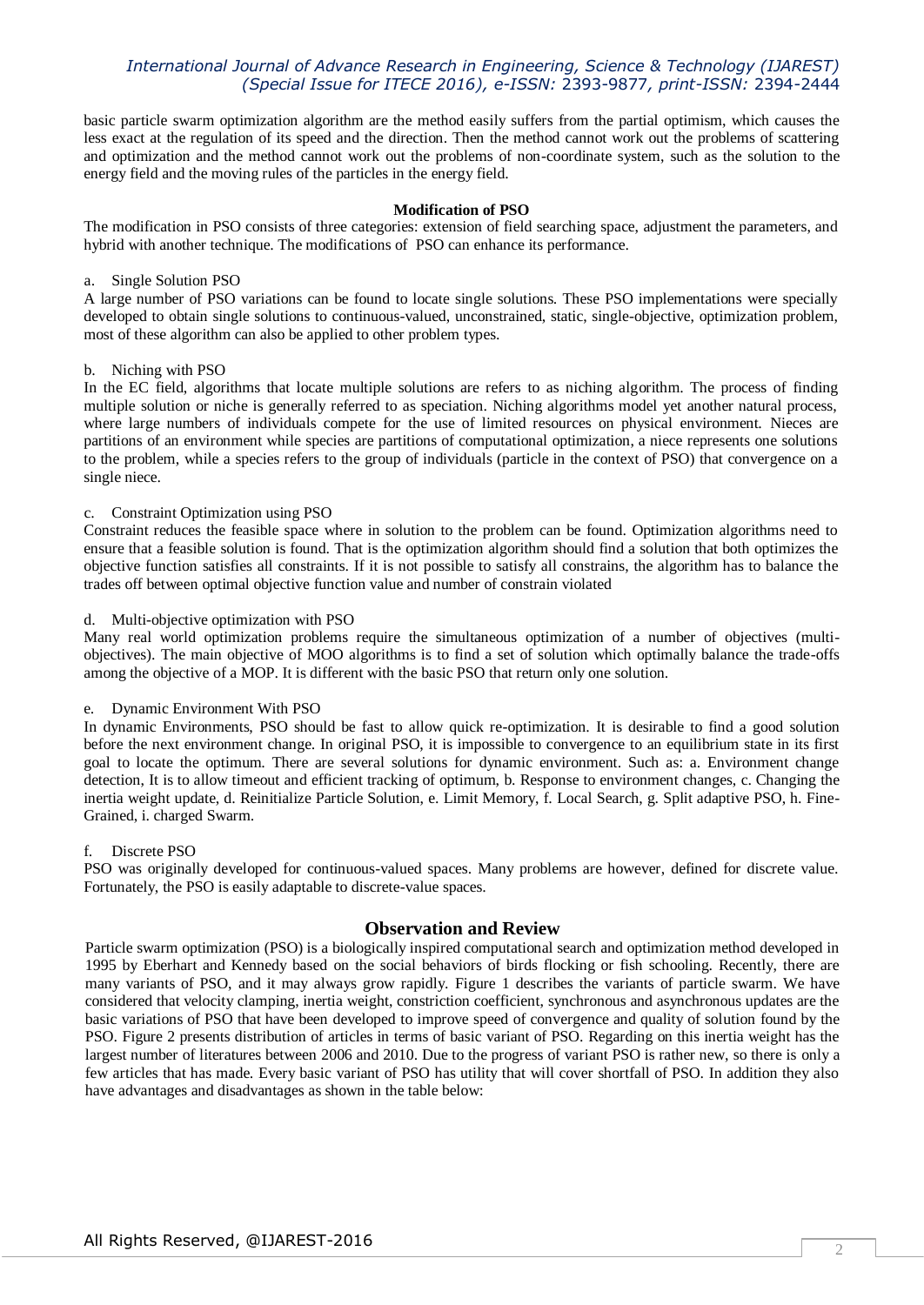| <b>Basic Variant</b> | <b>Function</b>                      | <b>Advantages</b>       | <b>Disadvantages</b>                     |
|----------------------|--------------------------------------|-------------------------|------------------------------------------|
| Velocity             | Control the global exploration of    | VC reduce the size of   | If all the velocity becomes equal to the |
| Clamping             | the particle reduce the size of the  | the step velocity so it | particle will continue to conduct        |
|                      | step velocity, so that the particles | will control the        | searches within a hypercube and will     |
|                      | remain in the search area, but it    | movement of the         | probably remain in the optima but will   |
|                      | cannot change the search             | particle                | not converge in the local area.          |
|                      | direction of the particle            |                         |                                          |
| Inertia weight       | Control the momentum of the          | A larger inertia        | Achieve optimality convergence           |
|                      | particle by weighing the             | weight in the end of    | strongly influenced by the inertia       |
|                      | contribution of the previous         | search will foster the  | weight                                   |
|                      | velocity.                            | convergence ability.    |                                          |
| Constriction         | To ensure the stable convergence     | Similar with inertia    | when the algorithm converges, the        |
| Coefficient          | of the PSO algorithm                 | weight                  | fixed values of the parameters might     |
|                      |                                      |                         | cause the unnecessary fluctuation of     |
|                      |                                      |                         | particles                                |
| Synchronous and      | Optimization in parallel             | Improved                | Higher throughput: More sophisticated    |
| Asynchronous         | processing                           | convergence rate        | finite element formulations Higher       |
| <b>Updates</b>       |                                      |                         | accuracy (mesh densities)                |

**Table1. The Basic Variant of PSO**

particle swarm optimization is used to solve statics problem. For solving another form of problem, many researchers have developed variant PSO, such as: Single Solution, Niching with PSO, Constraint Optimization using PSO, Multiobjective optimization, Dynamic Environment and Discrete PSO. Every variant of PSO have different form and function. Each of them also has variety methods to solve their problem. Table 2 describes every characteristics of basic variant of PSO. There are many researchers that have develop many application using modification PSO. Figure 3 presents distribution of articles in terms of modification of Particle Swarm Optimization. The number of papers using single solution PSO yields a peak in 2007 and decreases gradually after that. Niching with PSO is only used by some of researchers. From the figure below, dynamic environment of PSO and multi-objective With the characteristic of modification of PSO, there are several application areas that can develop, such as scheduling, searching, forecasting, feature selection, classification, Modification of particle swarm optimization problems have implemented in several areas, i.e. Searching, Optimization production rate and functions problem.

| <b>Variant PSO</b> | <b>Utilities</b>                                      | <b>Methods</b>                               |  |
|--------------------|-------------------------------------------------------|----------------------------------------------|--|
| Single Solution of | Obtain single solutions to continuous-valued,         | Social network structure, hybrid             |  |
| <b>PSO</b>         | unconstrained, static, single-objective,              | algorithm, sub swarm-based, revealing        |  |
|                    | optimization problem                                  | methods, mimetic PSO multi-start PSO         |  |
| Niching with PSO   | Niching (speciation) techniques have the ability to   | Quasi-sequential niching, Parallel niching   |  |
|                    | locate multiple solutions in multimodal domains       | algorithm, Objective function stretching,    |  |
|                    |                                                       | Sequential niching                           |  |
| Constraint         | Find a solution that both optimizes the objective     | convert to unconstrained problem, Repair     |  |
| Optimization       | function satisfies all constraints. If it is not      | method, Boundary constrain, Pareto           |  |
| using PSO          | possible to satisfy all constrains, the algorithm has | ranking, Preserving feasible                 |  |
|                    | to balance the trades off between optimal             |                                              |  |
|                    | objective function value and number of constrain      |                                              |  |
|                    | violated                                              |                                              |  |
| Multi-objective    | Find a set of solution among the objective of a       | Criterion-based methods, dominance-base.     |  |
| optimization       | multi optimization problem.                           |                                              |  |
| (MOO)              |                                                       |                                              |  |
| Dynamic            | Have an ability to solve an optimization in the       | Environment change detection, Response       |  |
| Environment of     | dynamic real-world problems although if it is in      | to environment changes, Changing the         |  |
| <b>PSO</b>         | multi objective optimization                          | inertia weight update, Reinitialize Particle |  |
|                    |                                                       | Solution, Limit Memory, Local Search,        |  |
|                    |                                                       | Split adaptive PSO, Fine-Grained,            |  |
|                    |                                                       | Charged Swarm                                |  |
| Discrete PSO       | Find an optimization problem that operate on          | Binary PSO, General Discrete PSO             |  |
|                    | binary search space                                   |                                              |  |

| <b>Table 2. Characteristic Modifications of PSO</b> |  |
|-----------------------------------------------------|--|
|-----------------------------------------------------|--|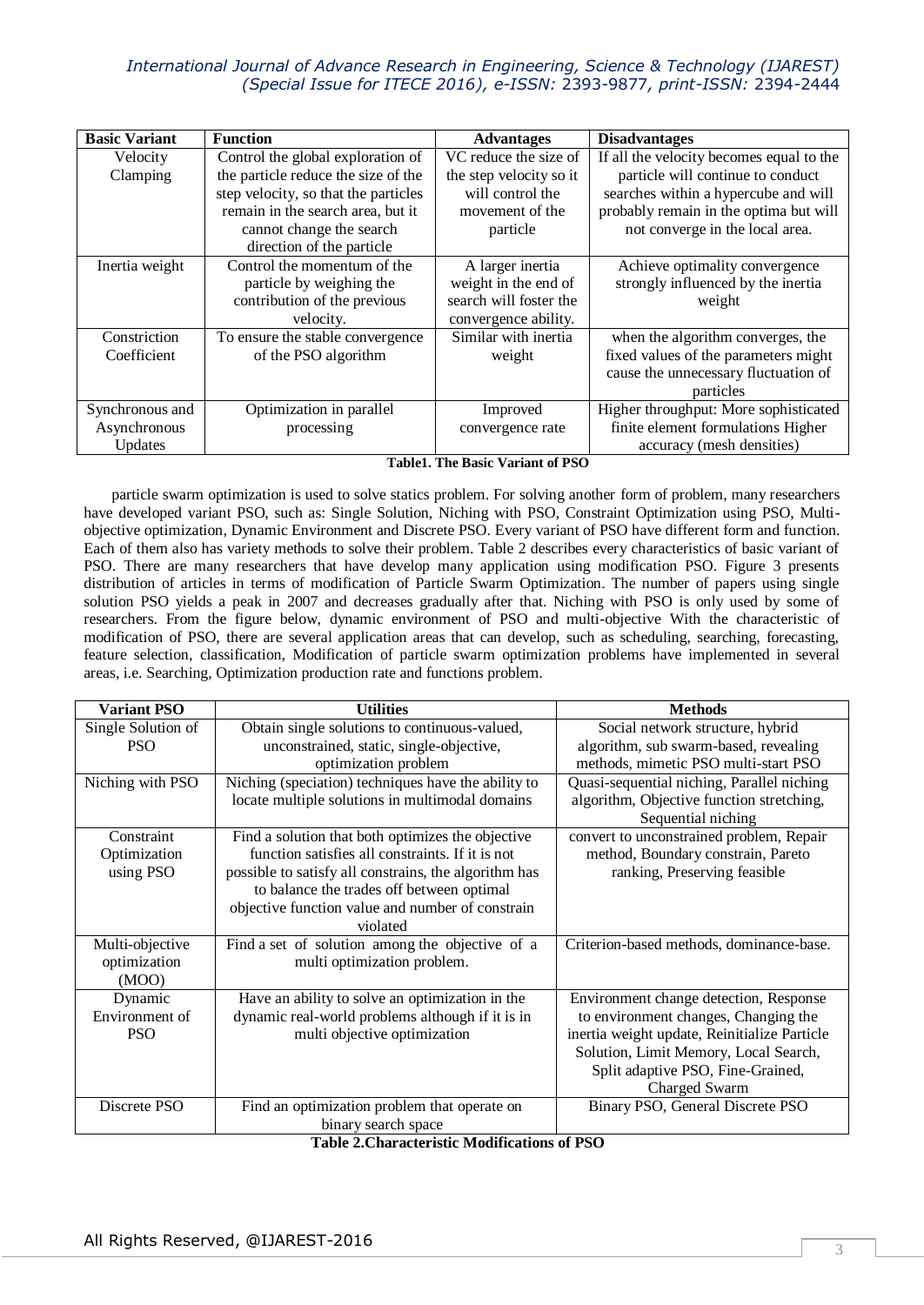#### **PSO clustering problem**

Two main problem of clustering using PSO method is the convergence to local optimal and slow convergence velocity, which is tried to be solved by using two ideas of chaos theory and acceleration strategy . Updating velocity of the cluster centers is done for each particle for relocating the particle to the new position, from the best answer for each particle (Pbest) and the best global solution so far (gbest) . In which **W** Inertia coefficient rate tends to previous velocity of the particle,  $c_1$ ratestends to the best local position of the particle, and  $c_2$  trends to the best global position of the particle.

**Cr** random value is created for each round independently between 0 and 1.which substitutes both **r1** and **r2**,and parameter k is the number of predicted clusters. Using the chaos theory in PSO population generation will result in more diverse of the algorithm. As can be seen in Figure 1. To achieve more optimal particle swarm optimization algorithm, chaos theory is applied And in other change to increase the rate of convergence used acceleration strategy therefore in this mode a number of the population which are the best toward the target move not all population that it increases the rate of convergence [17].



**Proposed Method** Our proposed algorithm is composed of two clustering and data transmission phases. **Clustering Phase**

In clustering phase, the particles are generated randomly. Then the best points are selected as the cluster heads and other nodes which are located near each cluster head becomes the member of the cluster and then fitness function is calculated for every cluster heads. If the fitness function is better than global best it is substituted. This process is done for 1000 generation. Then each node prepares a control message that contains identity and value of its residual energy and sends it directly to the base station .The base station which receives the information performs clustering operation.

### **Proposed Validation index**

As previously mentioned, the clustering is more desirable in which intra-cluster density is higher and in another word, the clusters are more cohesive and inter-cluster density is lower. Based on this principle, in the proposed method to estimate the optimal number of clusters. The first Select the number of clusters. Also to measure rate of clusters separation the different distance between cluster than total center of data set for the number of clusters considered, and then calculated the ratio between two, since the clustering is more desirable. The clusters are more compact and farther apart So, for the number of clusters where the index is maximum the clustering is more desirable and the optimal number of clusters is achieved. Validation index is composed of two parts, F1 and F2. Whatever the amount of the above criterion is greater clustering is better.

**Inter:** inter-cluster distance for which farther is better. **Intra:** intra-cluster distance for which closer is better.



**Figure2.Performance of the proposed index**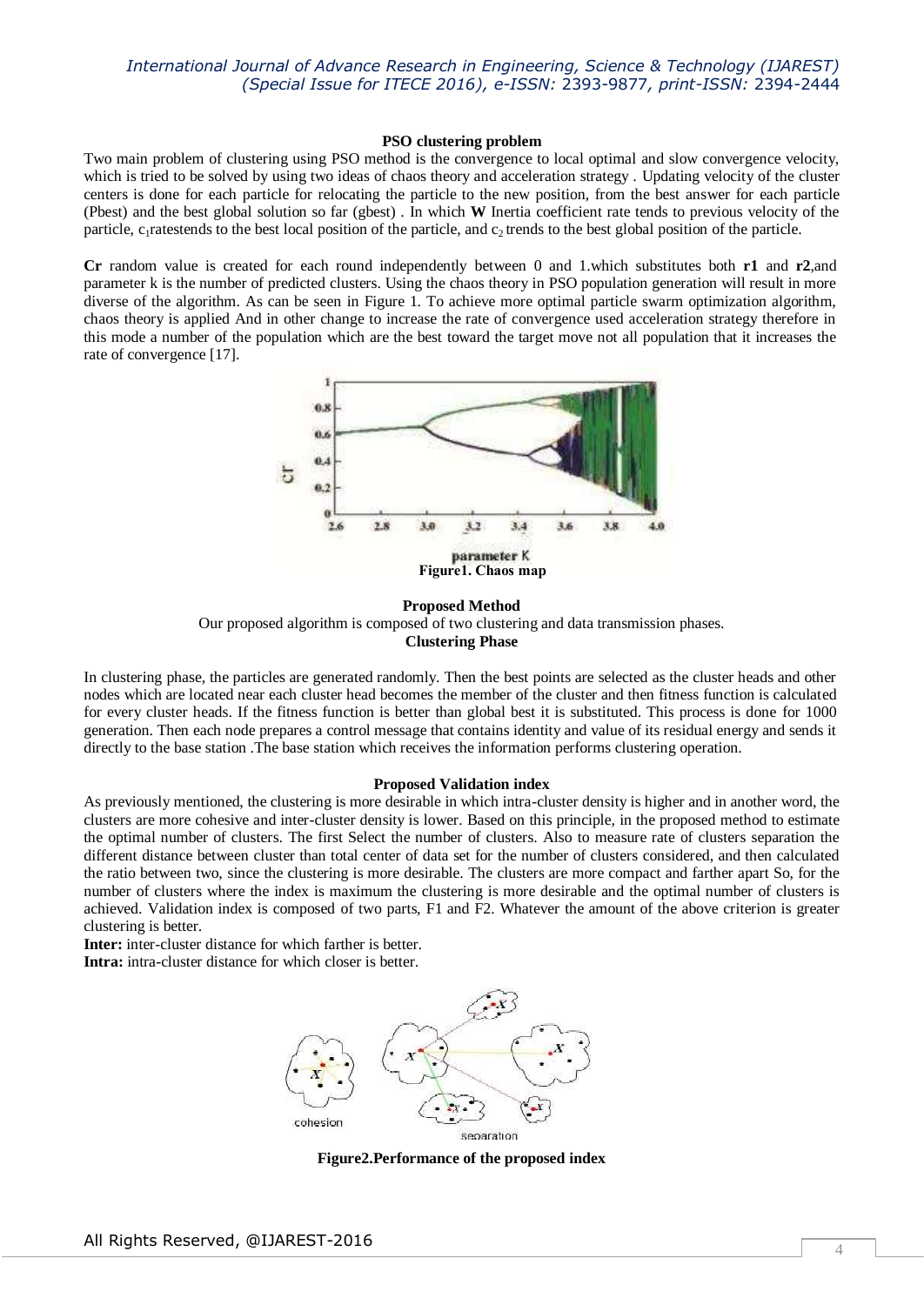Eq. (9),(10) denotes the intra and inter cluster separation:

$$
Intra(c) = \sum_{i=1}^{c} \sum_{j=1}^{N} (Xj - Xi)
$$

In Eq. (9) the total distance between nodes in each cluster and its cluster head calculated in which **c** is the number of clusters, **N** is the number of nodes, **X<sup>j</sup>** is the cluster head and **Xi** denotes the distance of the nodes from its relative cluster head. The intra cluster separation is shown in the following equation: (10)

$$
Inter(c) = \sum_{i=1}^{c} (Xj - X)
$$

To calculate the inter clusters separation, the distance between the centers of the clusters and the center of total data set is calculated. For cluster range specified the amount of this index calculate and show in chart. In the conditions in which the slope of the curve is sharper the estimate of the number of clusters is more accurate.

#### **Data transmission phase**

After cluster formation and cluster heads election of each cluster data can be transmitted by the normal nodes to corresponding cluster heads. In this phase, each normal node is connected to the nearest cluster head. Cluster heads are assigned with the implementation of a TDMA schedule to each cluster member. Each node in the allocated interval sends its data to cluster head in the form of data message. The cluster heads aggregate and transmit data towards base station after receiving all messages from cluster member nodes. Then the energy consumption of all nodes is computed.



**Figure 3. Data transmission phase flowchart**

**Simulation**

(9)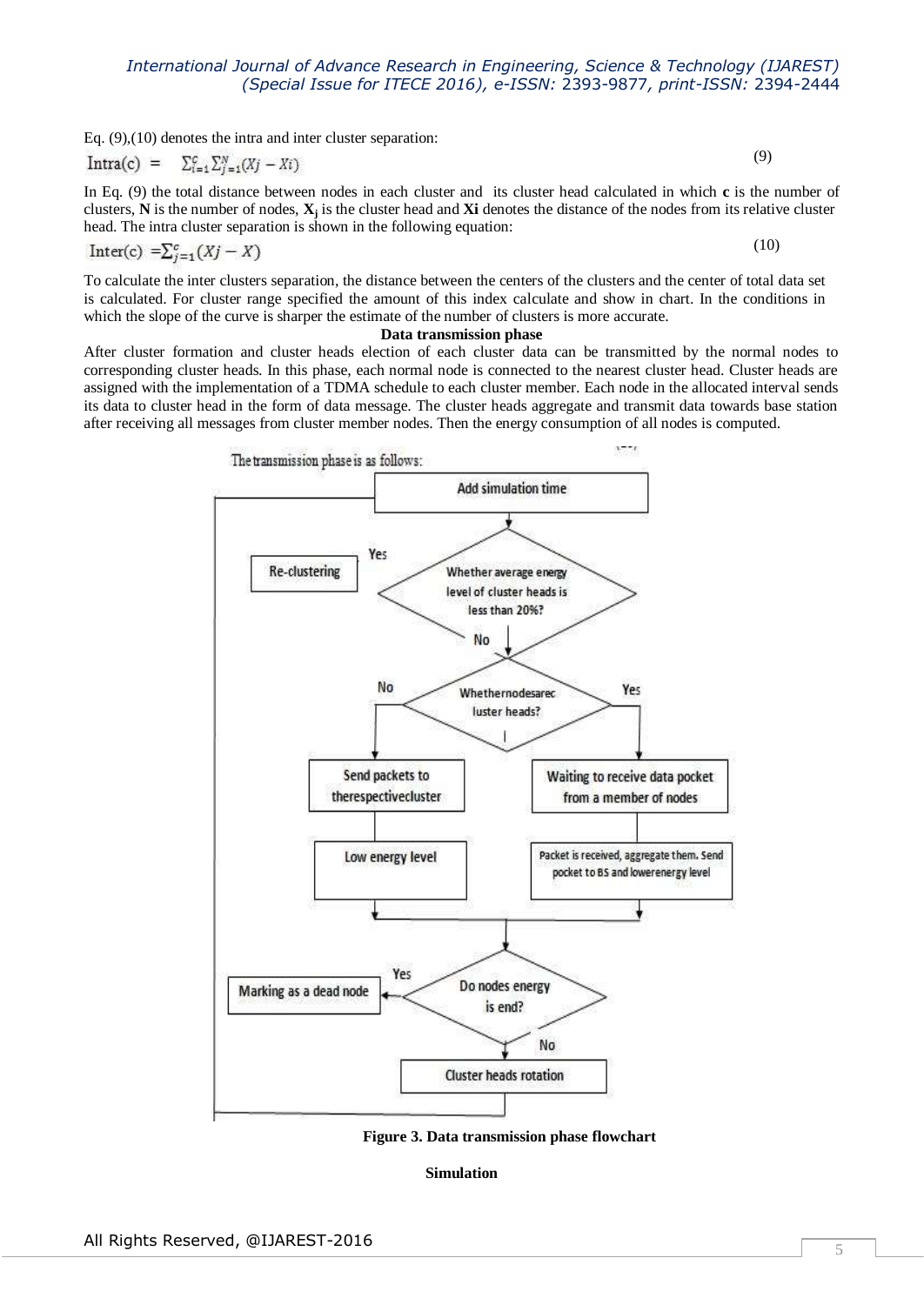The algorithm is simulated using MATLAB software. The parameters used are noted in the table 3. j\_ and j\_ are electronic energies, and EDA is the energy needed for data aggregation at cluster heads.

| Parameter               | Value              |
|-------------------------|--------------------|
|                         | $10$ pJ/bit/m2     |
|                         | $0.0013$ pJ/bit/m4 |
| Eelec                   | 50/nJ/bit          |
| <b>EDA</b>              | 5/nJ/bit/signal    |
| Initial energy per node | $0.5$ j            |
| Data packet size        | 4000 bit           |
| Control packet size     | $200$ bit          |
|                         |                    |

**Table 3.simulation parameters**

The first step of our purpose approach is that using PSO to find the most optimal points in area and then the closest node to it are consider as cluster heads. we have  $100 \times 100$  area with 100 nodes randomly dispersed and also the base station is put on the  $50 \times 50$  coordinates. The number of particle and the velocity is calculated with respect to the area size. Initially, minimum particles together work is equal 20-bit and The velocity initially is equal to 4 which was comparative and by increase the number of current nodes in the environment are changed. The most influential parameters in the calculation of PSO are values that must be consider for **c1, c2, w**, which in more papers are considered as  $c1 = c2 = 2$ and  $w = 1$ . But to find more accurate values due to their significant impact on the problem solution, we evaluated all possible values between different intervals. After 1000 generations, with the cooperation of 20 particles together, as you can see in Figure 4 the best value for the parameter is equal **to c1=c2=0.5** and **w=0.007.**





As the result of the random motion, the particles may be out of the environment that are required to move back into environment. We apply the support vector machine(SVM) supervised learning method to return the particle into the environment [22].



### **Figure 5: represents a range of educational particles**

In Fig 5, there is a  $X_i$  particles outside the range that with  $\xi i(s > v)$  is returned into the environment where compared to moving the particle on the border better results will be achieved. The next important issue is the value that should be considered for alpha. When the node energy is less than alpha value the cluster head is replacement. To consider the optimal alpha value all values between 0 and 1 with the distance of the 0.1 are considered. After running four times and averaging, the best alpha value for 100 nodes is equal to 0.8 and for 200 nodes is equal to 0.4 which can be seen in Figure 6.

3000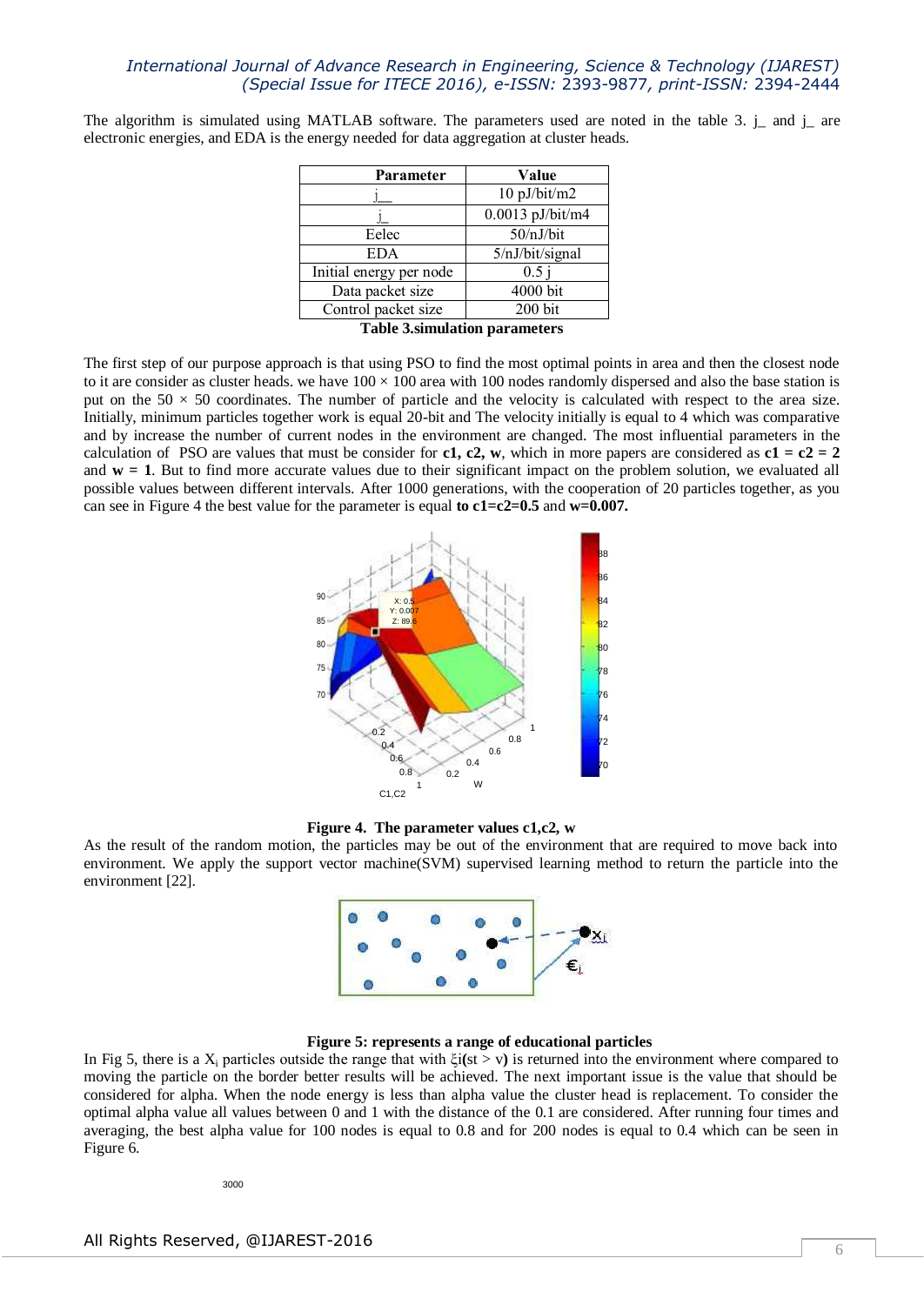

**Figure 6. Alpha value in two cases of 100 nodes and 200 nodes**

As you can see in Figure 7 that cluster heads are suitably dispersed. A point that should be noted is that the nodes that are close to the base station and its distance to the nearest cluster heads is less, transmit data directly to the base station and reduce energy consumption considerably.





We compared the proposed algorithm with the LEACH, CHEF, PSO-MV, GFCM algorithms which results are as follows. Figure 8 shows the rate of dead nodes and network lifetime after implementing the proposed protocols which is higher compared to LEACH, CHEF, PSO-MV, GFCM protocols, which increases networks lifetime.



**Figure 8. Comparing the proposed algorithm with four efficient algorithms, namely LEACH, CHEF, PSO-MV, GFCM in terms of the number of dead nodes**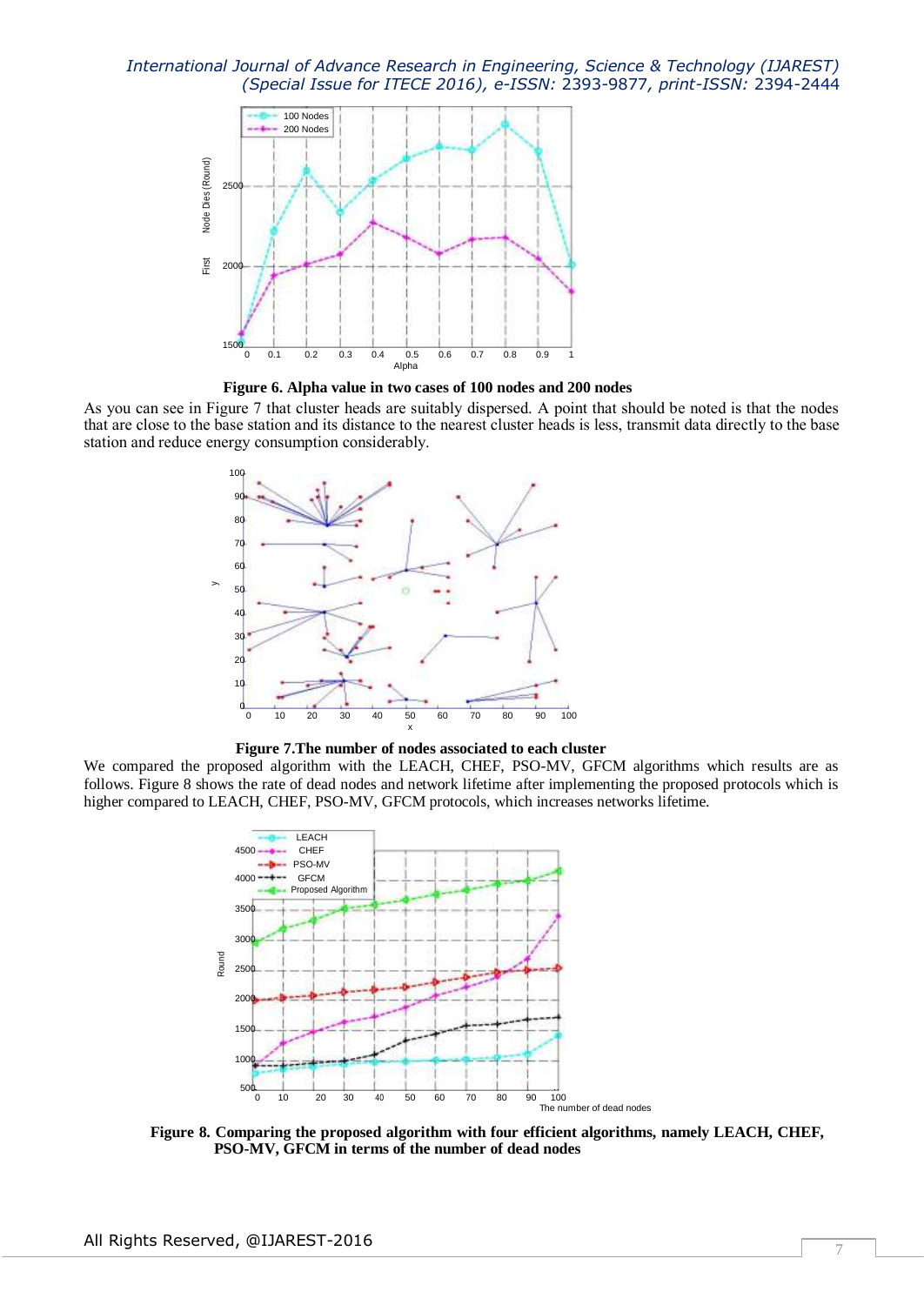As shown in Figure 10 the first node in the LEACH algorithm dies at 790th round and the last dies at 1420th round, while using the proposed algorithm the first node dies in round 2959 and the last node dies in the 4150th round which is due to the selection of the best possible cluster heads. Figure 11 denoted the energy consumed by LEACH, CHEF, PSO-MV, GFCM protocols and the proposed algorithm in which the proposed protocol has significantly lower total energy consumption than the other protocols.

As you can see in Figure 9 the slope of the proposed algorithm is softer and suitable than that of the LEACH algorithm which lead to slower energy discharge. Therefore in LEACH **5%** of energy is lost in the 98th round and total energy is finished in the 1238th round While using the proposed algorithm, **5%** of energy is lost in the 233rd round and total energy is finished in the 3971st round, which increases of network lifetime.



**Figure 9. Comparing the proposed algorithm with four efficient algorithms, namely LEACH, CHEF, PSO-MV, GFCM in terms of total energy consumption** 

#### **Conclusions**

In this paper, we have made review of the different methods of PSO algorithm. Basic particle swarm optimization has advantages and disadvantages, to overcome the lack of PSO. There are several basic variant of PSO. The modified variant PSO help the PSO to process other conditions that cannot be solved by the basic PSO. The observation and review is made to show the absolute function of PSO, advantages and disadvantages of PSO, the basic variant of PSO, Modification of PSO. we introduce a new approach for sensor network clustering using Particle Swarm Optimization (PSO) algorithm. The parameters which are used in the algorithm are residual energy, density, distance from the base station, intra-cluster distance and cluster heads distance from each other. Our goal was to propose a new cost function to select the best cluster heads that combine the various criteria affecting the energy efficiency of cluster heads and cluster heads rotation among the nodes. Also, using the proposed algorithm the network coverage is evaluated and compared with some previous methods which have proved better performance and improved network lifetime and energy consumption.

### **References**

- [1] Akiyldiz, W. Su, Y. Sankarasubramaniam, E. Cayirci, A survey on sensor networks, IEEE Communication Magazine, vol 40, 2002,pp 102–114.
- [2] G. Pottie and W. Kaiser, Wireless integrated sensor networks(WINS), Communications of the ACM, vol. 43, no. 5 , 2000,pp. 55-58.
- [3] G.Hill, R. Szeweyk , A. Woo, D. Culler, S. Hollar, and K.Pister, System architecture directions for networked sensors, in proceedings of the International Conference on Architectural Support for programming Languages and Operating Systems (ASPLoS IX). Cambridge, MA, 2000,pp. 93-104.
- [4] W. Merrill, K. Sohrabi, L. Girod , j. Elson , F. Newberg ,and W. Kaiser, Open standard development for distributed sensor networks, in Proceedings of SPIE Unattended Ground Sensor Technologies and Applications IV, Orlando, FL.2002,pp,327-337.
- [5] J. M. Kim, S.H. Park, Y.J. Han, T.M. Chung, CHEF: cluster head election mechanism using fuzzy logic in Wireless Sensor Networks, in: International Conference of Advanced Communication Technology, 2008, pp. 654–659.
- [6] N. Eghbali, Performance Improvement of Information Dissemination Protocols in Sensor Networks Through Data Aggregation, Computer Engineering and Information Technology Department, 2007. PP 1-121.